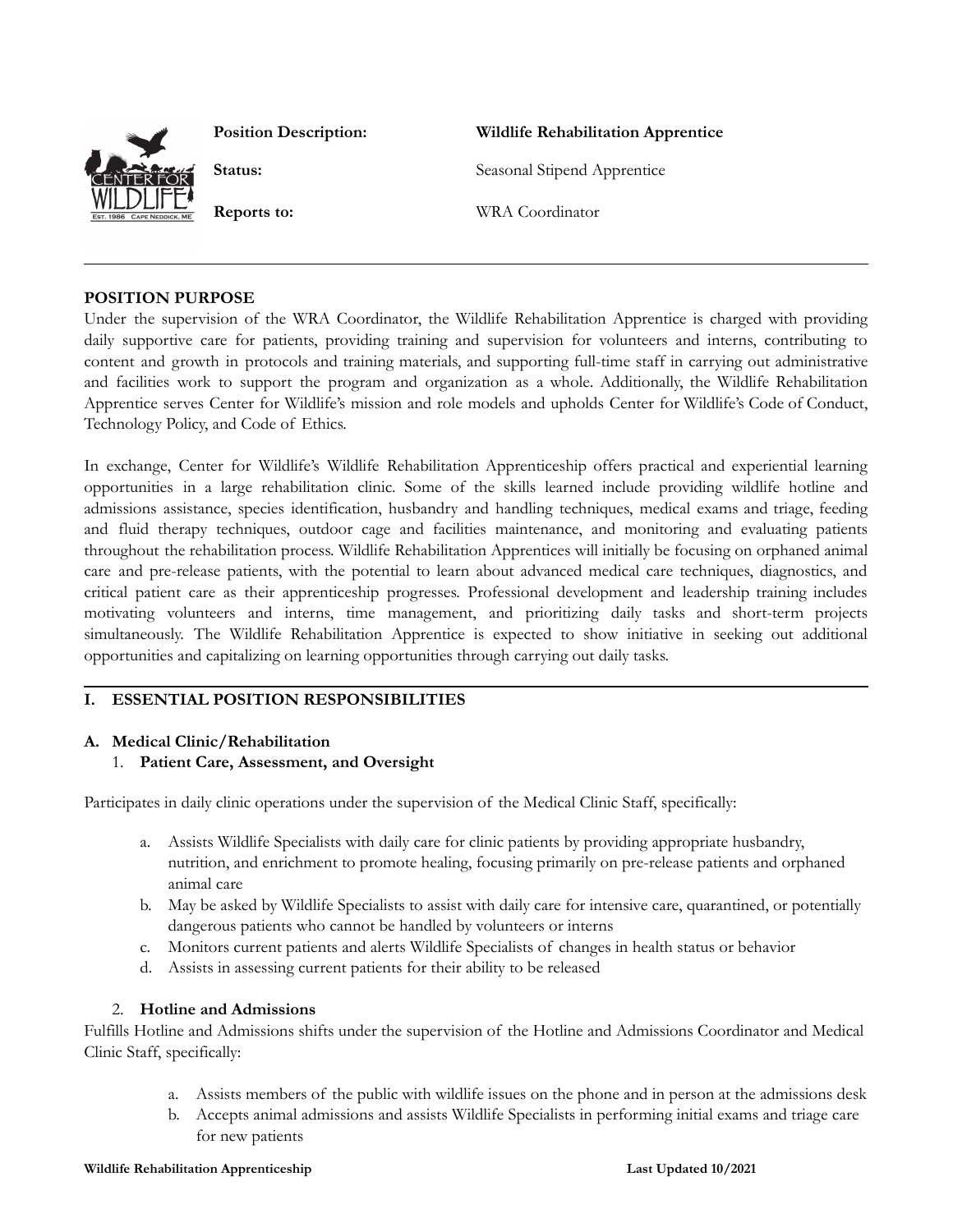- c. Assists the Hotline and Admissions Coordinator with patient checks
- d. Assists the Hotline and Admissions Coordinator with patient data entry in preparation for year end reports

## 3. **Wildlife Care Intern Training**

Collaborates with the Intern Coordinator and Wildlife Specialists to:

- a. Train seasonal Wildlife Care Interns in clinic processes and procedures
- b. Oversee patient care, husbandry, and habitat and facilities maintenance provided by Wildlife Care Interns
- c. Offer learning opportunities for Wildlife Care Interns as assigned

## **B. Organization-Wide Support, Duties, and Expectations**

- 1. Participates in programs and events related to conservation medicine and wildlife rehabilitation
- 2. Attends Medical Clinic and All Team meetings as necessary
- 3. Recommends initiatives and changes to improve quality and services for CFW and areas of responsibility
- 4. Works with other areas to coordinate workflow and activities to insure a seamless operation
- 5. Identifies and determines cause of problems; develops and presents recommendations for improvement of established processes and practices; initiates and implements plans to solve problems
- 6. Maximizes productivity through the use of appropriate tools; aids in developing resources that create timely and efficient workflow.
- 7. Ensures completeness, accuracy, and timeliness of all operation functions
- 8. Develops, communicates, and maintains guidelines and procedures to support area
- 9. Operates as part of the CFW team
- 10. Establishes rapport with a diverse range of staff, interns, volunteers, and constituents
- 11. All other duties as required

# **C. QUALIFICATIONS, KNOWLEDGE, SKILLS AND ABILITIES**

To perform this job successfully, an individual must be able to perform each essential duty satisfactorily. The requirements listed below are representative of the knowledge, skills, and/or ability required. Reasonable

- accommodations may be made to enable individuals with disabilities to perform the essential functions:
- 1. Basic knowledge of native species and their natural histories
- 2. Physical fitness to work on feet for 8-10 hours (with breaks), lift up to 30 pounds unassisted, and safely restrain large raptors, waterbirds, and mammals
- 3. Superior interpersonal and communication skills
- 4. Capability to be a patient and professional leader, teacher, and role model for volunteers and interns
- 5. Willingness to empower volunteers and interns to learn and perform daily tasks, and assist staff in promoting a positive work culture
- 6. Ability to be proactive in identifying and seeking out additional learning opportunities that will enhance their apprenticeship experience
- 7. Aptitude to multi-task, organize, delegate, and manage others
- 8. Able to work efficiently and thoroughly under stress
- 9. Computer literate (Microsoft Word, Excel, and database use/maintenance)
- 10. Ability to interpret technical procedures or regulations
- 11. Ability to effectively present information and respond to questions from staff, volunteers, interns and the general public
- 12. Ability to define problems, collect data, establish facts, and draw valid conclusions
- 13. Able to maintain dignity and self-control in difficult situations
- 14. Able to maintain confidential information